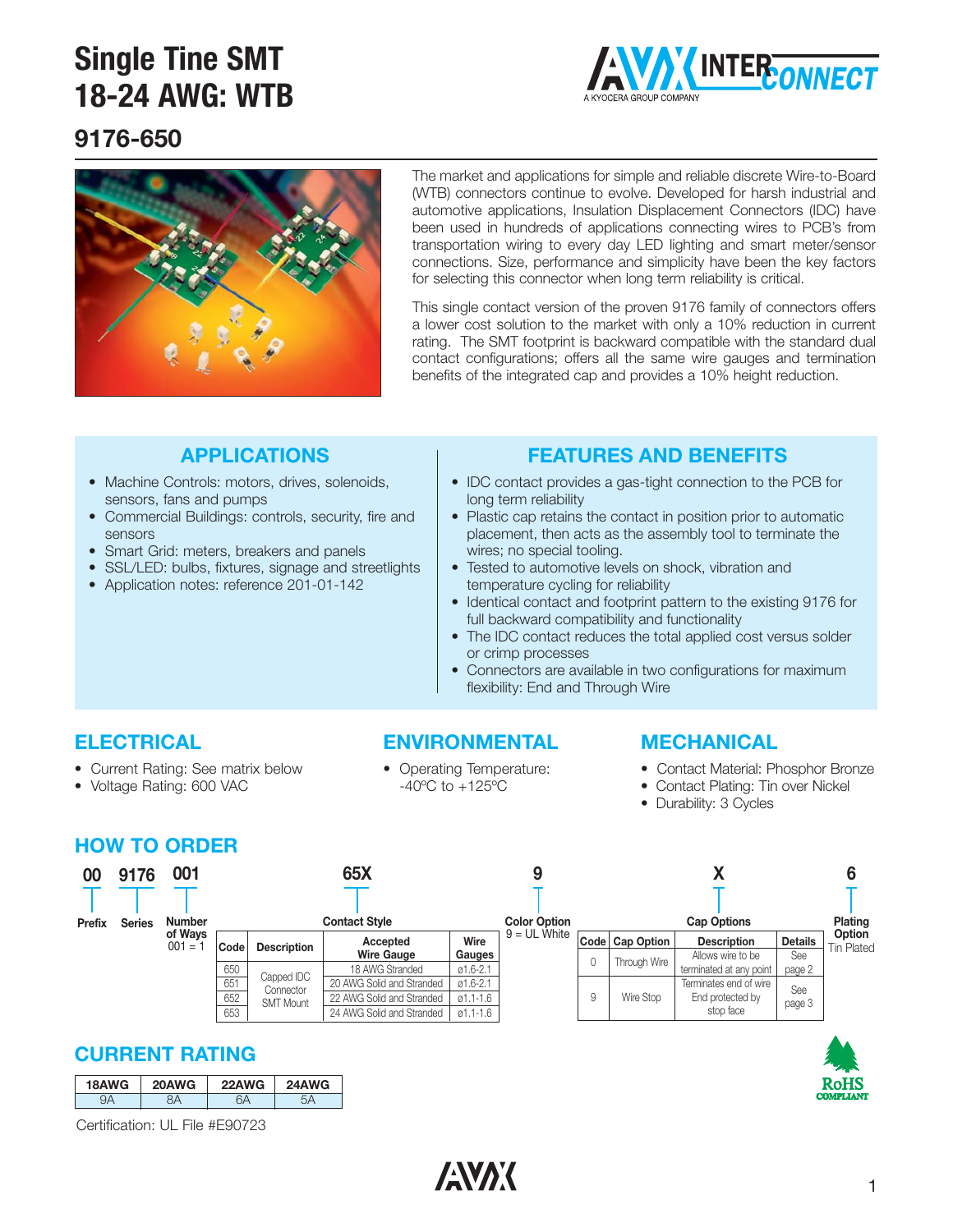

**9176-650**

### **18-24 AWG 1 WAY IDC CONNECTOR THROUGH WIRE CAPPED**









| Code | Accepted<br><b>Wire Gauge</b> | Α    | Wire<br><b>Insulation</b> | в   |
|------|-------------------------------|------|---------------------------|-----|
| 650  | 18 AWG Stranded               | 0.74 | $0.16 - 2.1$              | 2.1 |
| 651  | 20 AWG Solid or Stranded      | 0.60 | $Q$ 1.6-2.1               | 2.1 |
| 652  | 22 AWG Solid or Stranded      | 0.47 | $0.11 - 1.6$              | .6  |
| 653  | 24 AWG Solid or Stranded      | 0.37 | $0.11 - 1.6$              | .6  |

### **SUGGESTED PCB LAYOUT**



#### NOTES:

- 1. 1 WAY CONNECTOR FOR IDC WIRE TO BOARD CONNECTION, PRE-ASSEMBLED THROUGH WIRE CAP, CODE SEE PAGE 1.
- 2. CONTACT/CAP TO MATCH 20AWG-24AWG SOLID AND STRANDED WIRES, 18AWG WILL ONLY ACCEPT STRANDED WIRES, SEE TABLE.
- 3. FLAT FACE ON TOP OF CAP TO AID PICK AND PLACE ASSEMBLY, MAXIMUM DIAMETER 1.8MM.
- 4. FOR FULL PRODUCT SPECIFICATION ON STANDARD CONNECTORS REFER TO ELCO SPEC 201-01-163.
- 5. ASSEMBLY PROCEDURE, REFER TO APPLICATION NOTES 201-01-142.
- 6. GENERAL TOLERANCE ±0.20 UNLESS STATED.
- 7. PACKED IN TAPE AND REEL, QUANTITY PER REEL 700.
- 8. CONNECTOR OUTLINE.
- 9. CONTACT MATERIAL: TIN PLATED COPPER ALLOY.
	- 10. INSULATION MATERIAL: HIGH TEMPERATURE NYLON, GLASS FILLED, UL94 V-O. COLOR REFER TO PAGE 1.





#### **PACKING DETAILS**



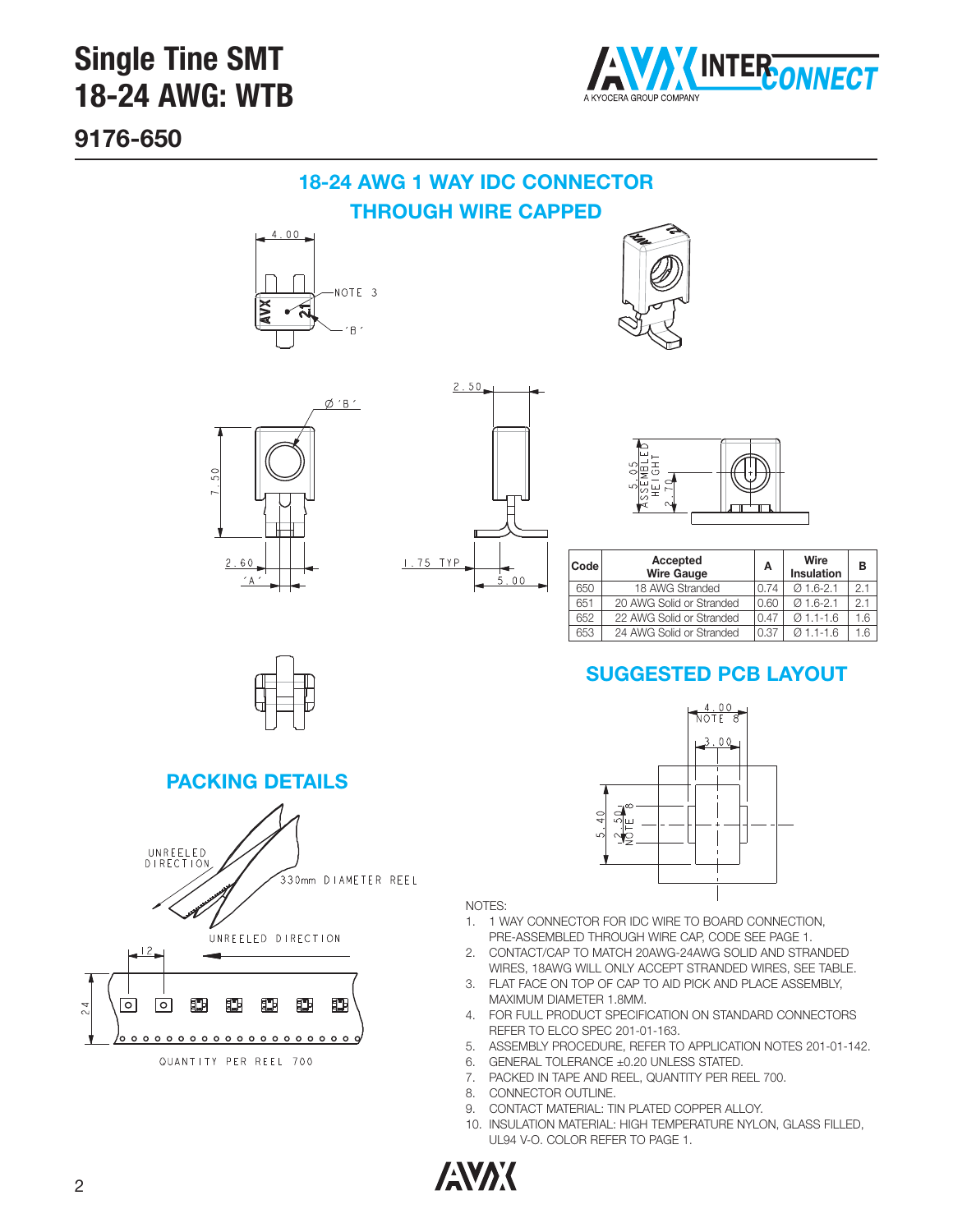

**9176-650**

### **18-24 AWG 1 WAY IDC CONNECTOR**

**WIRE STOP CAPPED**











| Code | Accepted<br><b>Wire Gauge</b> | А    | Wire<br><b>Insulation</b> | в   |
|------|-------------------------------|------|---------------------------|-----|
| 650  | 18 AWG Stranded               | 0.74 | $Q$ 1.6-2.1               | 2.1 |
| 651  | 20 AWG Solid or Stranded      | 0.60 | $Q$ 1.6-2.1               | 21  |
| 652  | 22 AWG Solid or Stranded      | 0.47 | $Q$ 1.1-1.6               | 1.6 |
| 653  | 24 AWG Solid or Stranded      | 0.37 | $Q$ 1.1-1.6               | 1.6 |

### **SUGGESTED PCB LAYOUT**

 $\frac{4.00}{NOTE}$  $.00$ 



**PACKING DETAILS**



NOTES:

- 1. 1 WAY CONNECTOR FOR IDC WIRE TO BOARD CONNECTION, PRE-ASSEMBLED WIRE STOP CAP, CODE SEE PAGE 1.
- 2. CONTACT/CAP TO MATCH 20AWG-24AWG SOLID AND STRANDED WIRES, 18AWG WILL ONLY ACCEPT STRANDED WIRES, SEE TABLE.
- 3. FLAT FACE ON TOP OF CAP TO AID PICK AND PLACE ASSEMBLY, MAXIMUM DIAMETER 1.8MM.
- 4. FOR FULL PRODUCT SPECIFICATION ON STANDARD CONNECTORS REFER TO ELCO SPEC 201-01-163.
- 5. ASSEMBLY PROCEDURE, REFER TO APPLICATION NOTES 201-01-142.
- 6. GENERAL TOLERANCE ±0.20 UNLESS STATED.

 $\overline{40}$ 

- 7. PACKED IN TAPE AND REEL, QUANTITY PER REEL 700.
- 8. CONNECTOR OUTLINE.
- 9. CONTACT MATERIAL: TIN PLATED COPPER ALLOY.
- 10. INSULATION MATERIAL: HIGH TEMPERATURE NYLON, GLASS FILLED, UL94 V-O. COLOR REFER TO PAGE 1.
- 11. WIRE STOP CAP PROTECTS END OF WIRE.